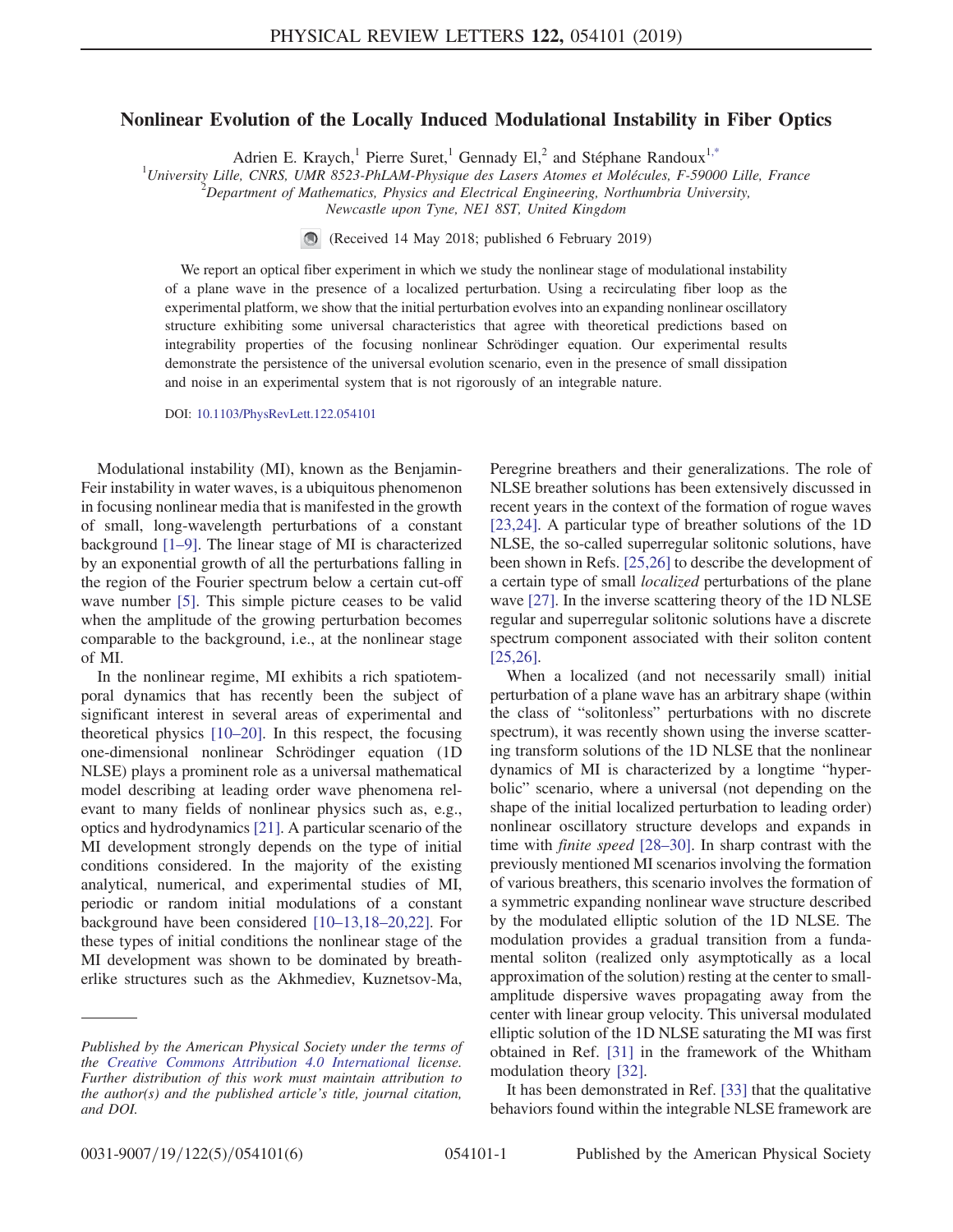robust and the considered nonlinear stage of MI can also be found in a variety of other wave systems being not necessarily integrable. In view of the fundamental significance of the 1D NLSE and its generalizations, the question of the physical relevance of this universal scenario of the MI development and the possibility of its realization in an experiment are of major importance for nonlinear physics.

In this Letter, we report the experimental observations of the space-time dynamics of a modulationally unstable plane wave modified by two types of localized perturbations: a hump and a well. Using a recirculating fiber loop as the experimental platform, we observe the expansion of a nonlinear oscillatory structure going along with the amplification of the small optical noise that surrounds the perturbed plane wave at the initial stage. The behaviors observed experimentally are quantitatively very well described by the 1D NLSE with a small linear damping term, and our experimental observations reveal that the "hyperbolic" scenario considered in Refs. [\[28,29,31,33,34\]](#page-4-8) exhibits robustness to noise, to weak dissipation, and to some deviations from integrability that are inherent in any experimental system.

Even though modern single mode fibers (SMFs) represent propagation media with very small linear losses (typically  $\sim$ 0.2 dB/km at the telecommunication wavelength of 1550 nm), their attenuation cannot be considered as being fully negligible over propagation distances of a few kilometers. Many of the optical fiber experiments realized in recent years for the observation of breather solutions of the 1D NLSE have encompassed this constraint by using waves with an optical power of the order of ∼1 W. With this power, the characteristic nonlinear length typically ranges between 100 m and 1 km so that singlepass propagation experiments reasonably well described by the 1D NLSE can be performed within propagation lengths between one to several kilometers. In all single-pass fiber geometries where Watt-level powers are required, the generated nonlinear structures have typical durations falling between ∼1 and ∼10 ps. This requires the use of fast optical detection devices like optical sampling oscillocopes or time lenses [\[11,35](#page-4-10)–38]. Moreover, the observation of the space-time dynamics in single-pass optical fiber experiments often represents a difficult task since it relies on destructive cutback techniques [\[39\]](#page-5-2) or, alternatively, on nonlinear digital holography methods [\[40,41\]](#page-5-3).

In our work, we have adopted another strategy by implementing a recirculating fiber loop that presents the significant advantage to provide real-time observation of the space-time dynamics of the optical wave. Recirculating fiber loops have been previously used under many circumstances in the context of optical fiber communication [\[42\]](#page-5-4), in particular to demonstrate long-distance transmission of solitons [\[43](#page-5-5)–46]. Here, this fiber system is used to provide in a nondestructive way the real-time stroboscopic view of the "slow" evolution of the perturbed plane wave,

round-trip after round-trip inside the fiber loop. In our recirculating fiber loop, the optical power is kept typically around only ∼10 mW and the propagation distances that are reached can be as large as hundreds of kilometers. With this experimental approach, all the physically relevant characteristic lengths and durations are rescaled by one or two orders of magnitude; i.e., the nonlinear length becomes of the order of ∼100 km and the typical duration of soliton structures becomes ∼50 ps. With such a timescale, the local perturbation of the plane wave can be relatively easily engineered by using standard fast electro-optic modulators (EOMs). Moreover, the detection part can be ensured by fast electronic devices like photodiodes and oscilloscopes.

Our experimental setup is schematically shown in Fig. [1](#page-1-0). It consists of a recirculating fiber loop, i.e., a ring cavity made up of  $\sim$ 4 km of SMF closed on itself by a 90/10 fiber coupler. The coupler is arranged in such a way that 90% of the intracavity power is recirculated. A wide light pulse of ∼100 ns having a square shape is perturbed by a small localized perturbation of ∼30 ps and circulates in the counterclockwise direction inside the fiber loop. The perturbed square pulse is generated by modulating the power of a single-frequency laser operating at 1550 nm (see Supplemental Material [\[47\]](#page-5-6)) and is periodically injected inside the loop with a period of 10 ms, which is much larger than the cavity round-trip time of  $\sim$ 20 μs. It is monitored by a fast photodiode (PD1) connected to an oscilloscope having an electrical bandwidth of 36 GHz.

<span id="page-1-0"></span>

FIG. 1. Schematic representation of the experimental setup. PC, polarization controller; EDFA, erbium-doped fiber amplifier; AOM, acousto-optic modulator. The bottom part represents the decay of the plane wave power measured in the absence (blue line) and in the presence (red line) of Raman amplification at a pump power of 535 mW.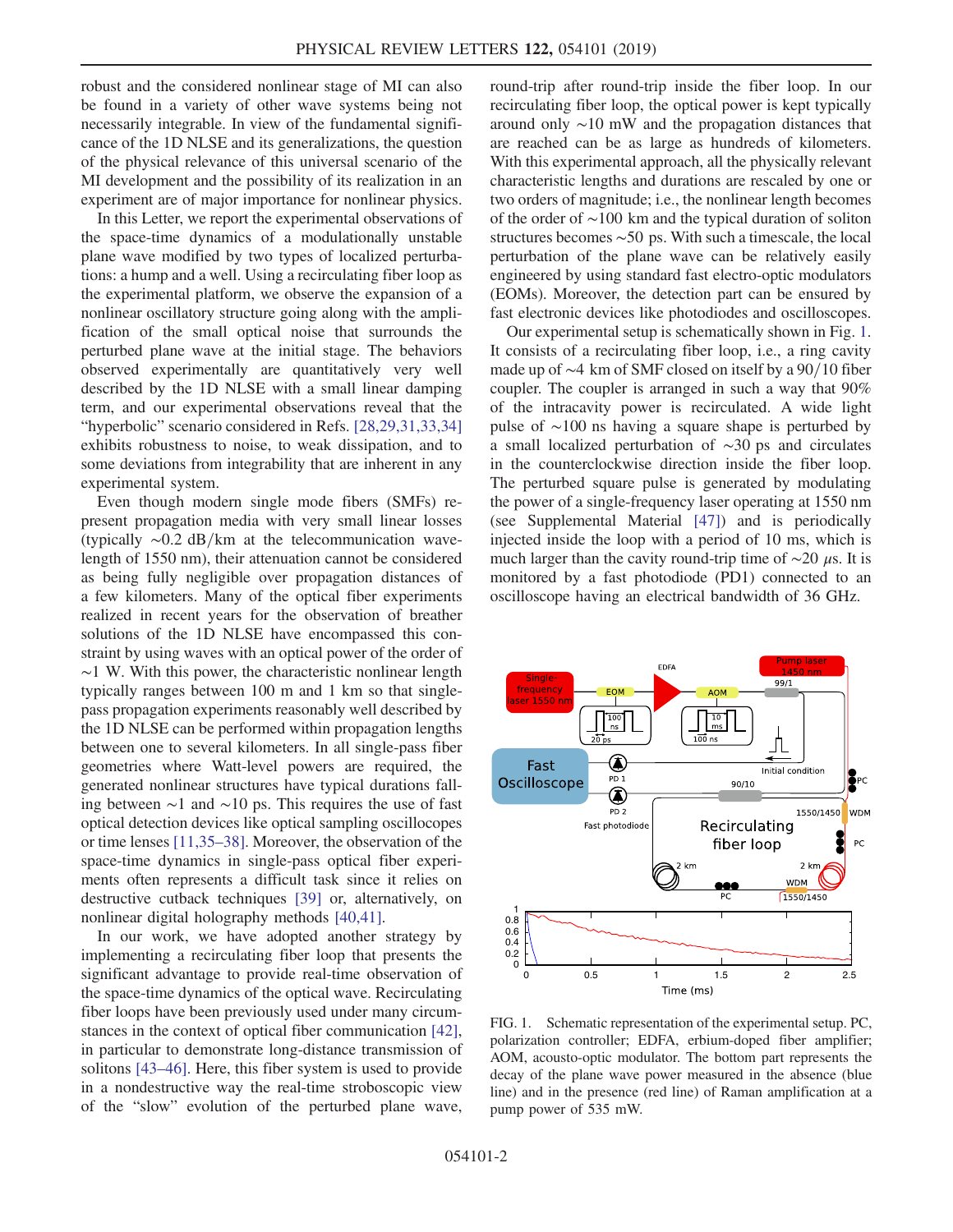The linear losses of the SMF are around  $\sim$ 0.2 dB/km. They are partially compensated by Raman amplification in a section of the loop that is 2 km long. Following the method used in Refs. [\[20,35\]](#page-4-11), a pump beam at 1450 nm is launched in a counterpropagating (clockwise) direction to provide Raman gain with weak relative intensity noise. The pump power  $P_p$  at 1450 nm is typically around ~500 mW, which is much greater than the power ( $P_0 \sim 10$  mW) of the plane wave circulating inside the loop. The pump radiation at 1450 nm is coupled in and out of the fiber loop by using two wavelength dense multiplexers (WDMs). Increasing the power  $P_p$  of the pump beam at 1450 nm from zero to a few hundreds of mW, the decay time of the square pulse that propagates inside the loop and that is measured by the photodiode PD2 at the output of the fiber coupler dramatically increases from  $\sim$ 40 μs to  $\sim$ 1 ms, as shown in the bottom part of Fig. [1](#page-1-0). Let us emphasize that our ring cavity is conceptually different and also simpler than coherently driven passive cavities used, e.g., in Refs. [\[49,50\]](#page-5-7) as intrinsically bistable devices that can support dissipative cavity solitons.

Figure [2](#page-2-0) (left) shows the space-time evolution of an optical plane wave initially perturbed by a localized bright (positive) perturbation having a duration of ∼30 ps and a peak power twice as large as the mean power (14 mW) of the plane wave; see Fig. [2\(b\).](#page-2-0) As shown in Fig. [2\(a\)](#page-2-0), the experiment reveals that a nonlinear oscillatory structure develops from the initial localized perturbation and expands with propagation distance, in qualitative agreement with the scenario theoretically described in Refs. [\[28,29,31,33\]](#page-4-8). Additionally, the real-time single-shot measurement of the evolution of the perturbed plane wave reveals that the small optical noise that surrounds the plane wave at the initial stage [see Fig. [2\(b\)](#page-2-0)] is significantly amplified due to MI [see Figs.  $2(a)$  and  $2(c)$ ].

In fact, Fig. [2](#page-2-0) provides the experimental evidence of the inherent competition between the well-known process of noise amplification by MI and the process of the development of a nonlinear oscillatory structure within the wedgeshaped region. In our experiments we have observed that the nonlinear oscillatory structure shown Fig. [2\(a\)](#page-2-0) can be completely overtaken by the process of the exponential amplification of the small optical noise that perturbs the laser field at the initial stage. To obtain the space-time diagram of Fig. [2\(a\)](#page-2-0), the power  $P_0$  of the initial plane wave and the power  $P_p$  of the 1450 nm pump laser have been carefully adjusted to 14 and 535 mW, respectively. With these values, the growth rate of the oscillatory structure that emerges from the local perturbation, the noise amplification rate, and the cavity loss rate are sufficiently well balanced for the nonlinear oscillatory structure to be observed over a propagation distance of ∼500 km [corresponding to ∼9 times the nonlinear length  $L_{NL} = 1/(\gamma P_0)$ . Taking some other values of  $P_0$  and  $P_p$ , space-time evolutions similar to the one plotted in Fig. [2\(a\)](#page-2-0) can be observed over some larger or smaller physical propagation distances. However, the growth rate of the nonlinear oscillatory structure and the noise amplification rate are inherently comparable and it always happens that the nonlinear oscillatory structure never survives beyond a limited (typically between ∼5

<span id="page-2-0"></span>

FIG. 2. Space-time evolution of a modulationally unstable plane wave perturbed at the initial stage by a localized bright (positive) peak. (a)–(c) Experiments and (d)–(f) numerical simulation of Eq. [\(1\)](#page-3-0) with  $\beta_2 = -22 \text{ ps}^2 \text{ km}^{-1}$ ,  $\gamma = 1.3 \text{ W}^{-1} \text{ km}^{-1}$ ,  $\alpha_{\text{eff}} =$ peak. (a)–(c) Experiments and (d)–(f) numerical simulation of Eq. (1) with  $\beta_2 = -22$  ps<sup>2</sup> km<sup>-1</sup>,  $\gamma = 1.3$  W<sup>-1</sup> km<sup>-1</sup>,  $\alpha_{eff} = 4.2 \times 10^{-3}$  km<sup>-1</sup>,  $P_0 = 14$  mW,  $T_0 = 30$  ps  $[\psi(z = 0, t) = \sqrt{P_0[1 + \exp(- (t/T_0)^2)]}]$ . At eac (a) and (d), the optical power has been renormalized by the mean power carried by the exponentially decaying plane wave.  $\langle |\psi(z)|^2 \rangle$  $P_0 \exp(-\alpha_{\text{eff}}z)$  represents the mean power of the plane wave at position z.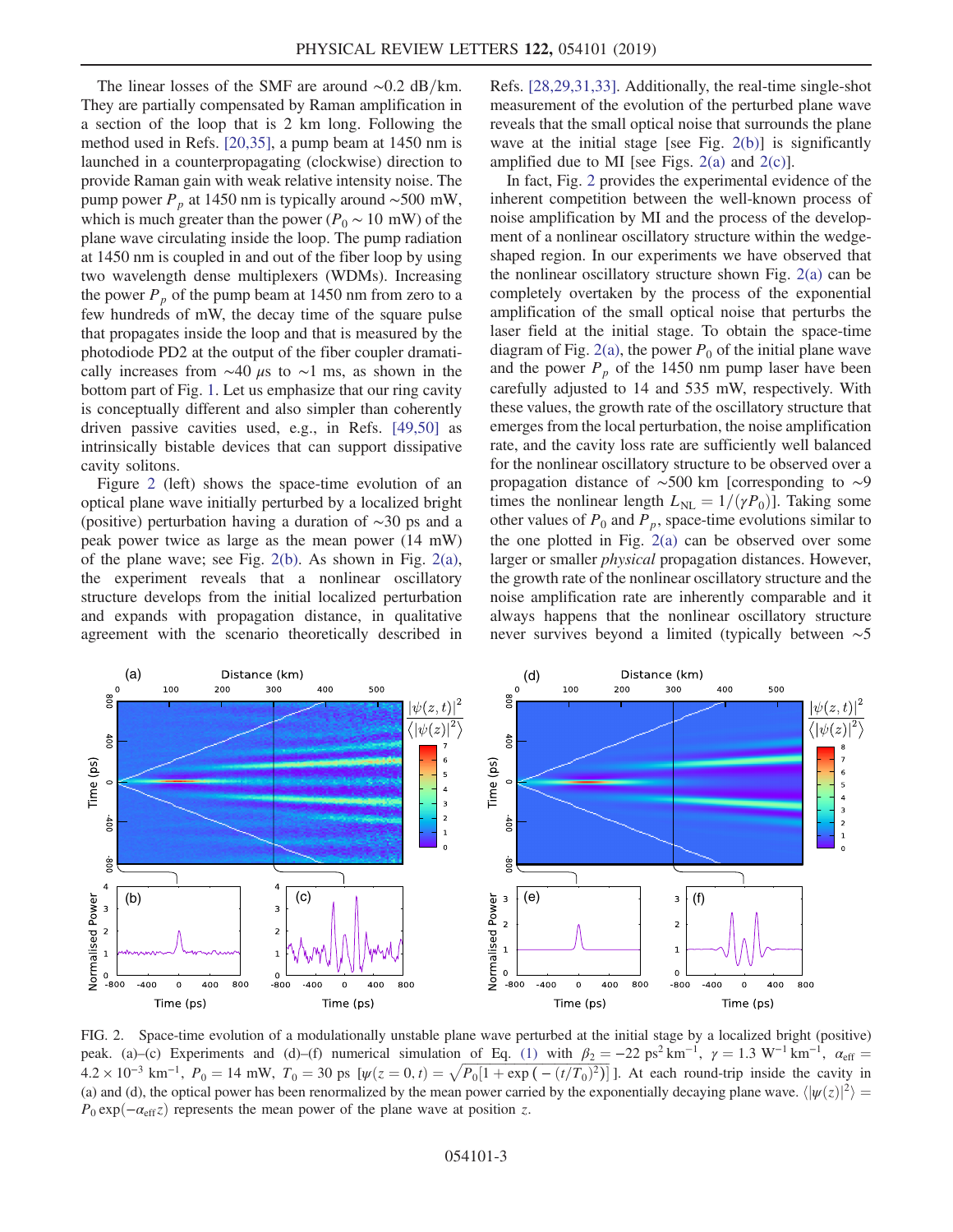and ∼10) number of nonlinear lengths before being destroyed by noise amplification. This feature has already been discussed and evidenced in simulations of the 1D NLSE where the numerical noise was shown to destroy the structure in finite time [\[29\]](#page-4-12).

<span id="page-3-0"></span>Behaviors found in the experiments are retrieved with a good quantitative agreement from the numerical integration of the 1D NLSE with small linear damping,

$$
i\frac{\partial \psi}{\partial z} = \frac{\beta_2}{2} \frac{\partial^2 \psi}{\partial t^2} - \gamma |\psi|^2 \psi - i\frac{\alpha_{\text{eff}}}{2} \psi,\tag{1}
$$

and with parameters corresponding to the experiments.  $\psi(z, t)$  represents the complex envelope of the electric field that slowly varies in space z and time t. At  $1550 \text{ nm}$ the group velocity dispersion coefficient of the SMF is  $\beta_2 = -22 \text{ ps}^2/\text{km}$ . The Kerr coefficient is  $\gamma =$ 1.3 W<sup>-1</sup> km<sup>-1</sup> and the effective power losses  $\alpha_{\text{eff}}$  measured from the decay rate of the plane wave inside the ring cavity are  $4.2 \times 10^{-3}$  km<sup>-1</sup> (equivalently 0.018 dB/km).

Figure [2](#page-2-0) (right) shows the result of the numerical integration of Eq. [\(1\)](#page-3-0) by taking  $\psi(z=0, t)$ integration of Eq. (1) by taking  $\psi(z = 0, t) = \sqrt{P_0[1 + \exp(-(t/T_0)^2)]}$  as initial condition. Taking  $P_0 = 14$  mW and  $T_0 = 30$  ps, this expression fits quite well the experimental profile plotted in Fig. [2\(b\)](#page-2-0). There is a good quantitative agreement between right (numerical) and left (experimental) parts of Fig. [2](#page-2-0), which indeed confirms that our experiment is well described by Eq. [\(1\)](#page-3-0) where power losses have been introduced in a phenomenological way.

It has been shown in Refs. [\[28,29\]](#page-4-8) that the development of the oscillation behavior in the nonlinear stage of MI does not depend on the exact shape of the localized perturbation, provided some (relatively mild) conditions necessary for a rigorous treatment are satisfied. We have investigated this point from our experiments. Figure [3](#page-3-1) shows space-time evolution of an optical plane wave initially perturbed by a localized dark (negative) perturbation. The experimental results plotted in Figs.  $3(a)-3(c)$  $3(a)-3(c)$  reveal that a nonlinear oscillatory structure grows from the initial perturbation. One can see that the detailed structure exhibiting two symmetric solitary waves separated by a narrow "vacuum" region in the central part slightly differs from the one observed in the positive perturbation case. However, the leading order modulation solution describing this structure is the same as in the positive perturbation case. This can be readily understood by noticing that the dynamics of the plane wave under sufficiently negative localized perturbation can be viewed as a combination of two focusing dam breaks of opposite signs located close to each other [\[15,51\]](#page-4-13). It follows from the results of Refs.  $[15,34,52]$ ] that the modulation solution describing such a "double dam break" problem is exactly the same as the one from Refs. [\[28,29,31\]](#page-4-8) for the positive perturbation case [\[47\]](#page-5-6), confirming the universality of the observed structure.

As shown in Fig. [3](#page-3-1) (right), the behavior observed experimentally is also quantitatively well described by the numerical simulation of Eq. [\(1\)](#page-3-0) taking  $\psi(z=0, t)$  = the numerical simulation of Eq. (1) taking  $\psi(z = 0, t) = \sqrt{P_0[1 - \beta \exp(-(t/T_0)^4)]}$  as the initial condition ( $P_0 =$ 16 mW,  $\beta = 0.93$ ,  $T_0 = 50$  ps) that fits the experimental profile shown in Fig. [3\(b\).](#page-3-1)

As shown in Refs. [\[28,31\],](#page-4-8) the boundaries of the region separating the nonlinear oscillatory solution from the plane wave region are expanding linearly with the

<span id="page-3-1"></span>

FIG. 3. Space-time evolution of a modulationally unstable plane wave perturbed at initial stage by a localized dark (negative) peak. (a)–(c) Experiments and (d)–(f) numerical simulation of Eq. [\(1\)](#page-3-0) with  $\beta_2 = -22 \text{ ps}^2 \text{ km}^{-1}$ ,  $\gamma = 1.3 \text{ W}^{-1} \text{ km}^{-1}$ ,  $\alpha_{\text{eff}} = 4 \times 10^{-3} \text{ km}^{-1}$ , (a)–(c) Experiments and (d)–(f) numerical simulation of Eq. (1) with  $\beta_2 = -22$  ps<sup>2</sup><br> $P_0 = 16$  mW,  $T_0 = 50$  ps,  $\beta = 0.93$  [ $\psi(z = 0, t) = \sqrt{P_0[1 - \beta \exp(-(t/T_0)^4)]}$ ].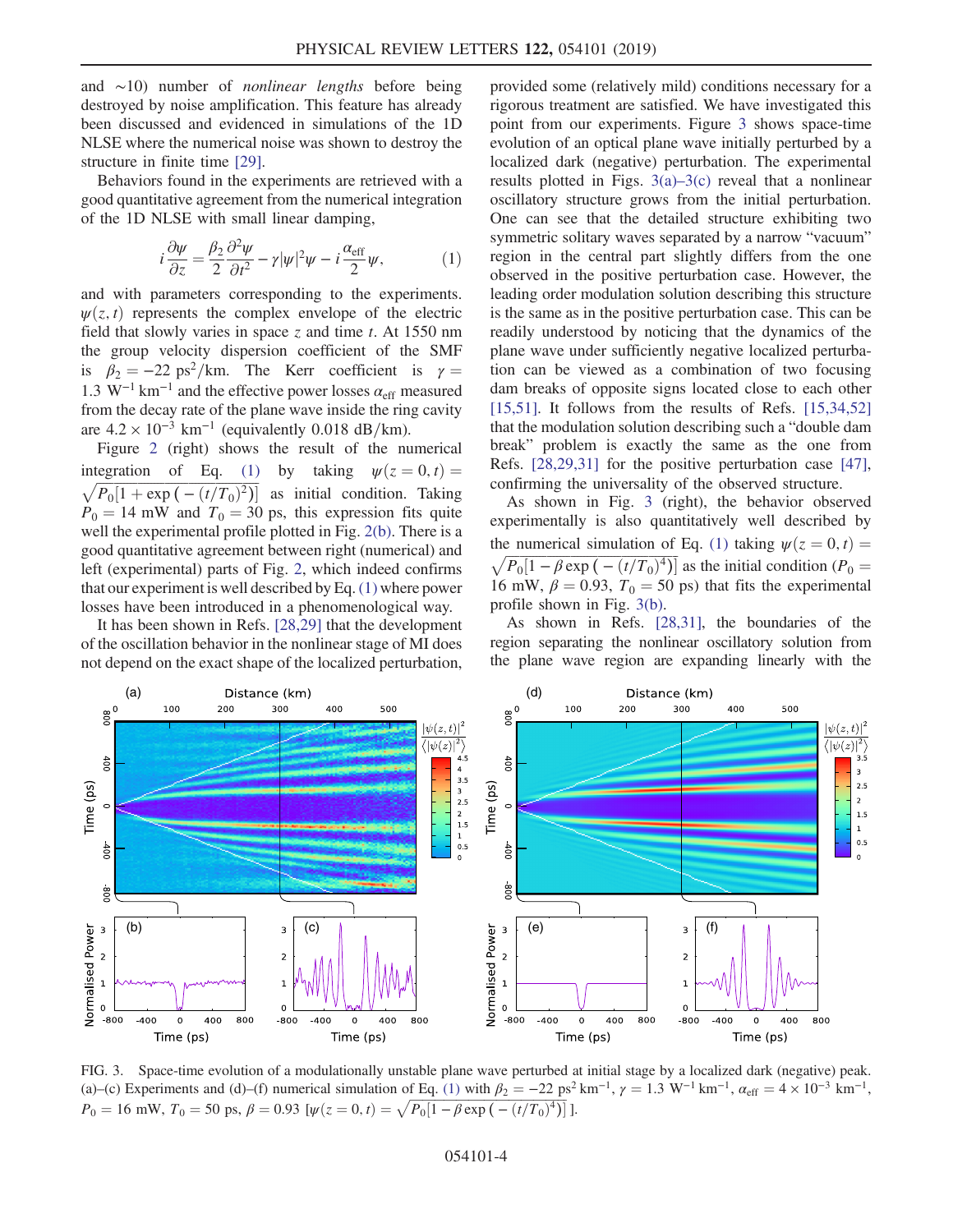evolution variable. When rephrased in physical variables, evolution variable. When rephrased in physical variables,<br>these boundaries are given by  $t_{\pm} = \pm 2\sqrt{2\beta_2\gamma P_0}z$  (see Supplemental Material [\[47\]\)](#page-5-6). They are plotted with white straight lines in Figs. [2\(a\)](#page-2-0), [2\(d\)](#page-2-0), [3\(a\),](#page-3-1) and [3\(d\).](#page-3-1) Even though the oscillatory structure is effectively located within the linear boundaries, the edges of the nonlinear oscillating structure are relatively far from the boundaries predicted by the asymptotic (longtime) theory. This quantitative difference between experiment and theory arises from the fact that the theoretical result has been established in the framework of the purely integrable and nondissipative 1D NLSE; see Supplemental Material [\[47\].](#page-5-6) Comparing Figs.  $2(a)$  and  $2(d)$  and Figs.  $3(a)$ and [3\(d\),](#page-3-1) it is clear that dissipation has a stronger effect on the expansion of the bright perturbation than on the expansion of the dark one. At the qualitative level, this can be understood by realizing that the nonlinear wave structure establishes itself much faster due to the low background at the center, naturally fitting the rapidly decaying field in the fundamental soliton. Further theoretical work is needed to quantify the influence of small dissipation but also vectorial (polarization) effects on the universal oscillatory solution [\[28,29,31,33\]](#page-4-8) and its manifestation in experiment; see Ref. [\[53\]](#page-5-8).

In summary, we have reported an optical fiber experiment in which we have observed the space-time dynamics of a modulationally unstable plane wave perturbed by a localized peak. Our experimental results demonstrate the robustness to noise and small dissipation of the expanding modulated solution theoretically found in Refs. [\[28,29,31\]](#page-4-8). Our experimental platform could be further used to explore other scenarios of the nonlinear stage of MI, including integrable turbulence or soliton gas [\[54](#page-5-9)–57].

This work has been partially supported by the Agence Nationale de la Recherche through the LABEX CEMPI project (ANR-11-LABX-0007), the Ministry of Higher Education and Research, Hauts de France council and European Regional Development Fund (ERDF) through the Nord-Pas de Calais Regional Research Council, and the European Regional Development Fund (ERDF) through the Contrat de Projets Etat-R´egion (CPER Photonics for Society P4S). The work of G. E. was partially supported by EPSRC Grant No. EP/R00515X/1 and Dstl Grant No. DSTLX1000116851. The authors are grateful to Draka-Prysmian for supplying the fiber and L. Bigot, R. Habert, E. Andresen, and IRCICA-TEKTRONIX European Optical and Wireless Innovation Laboratory for technical support on the electronic devices. The authors are also grateful to A. Mussot, C. Naveau, and P. Szriftgiser for providing temporary access to a specific optical filter.

- <span id="page-4-1"></span>[1] T. B. Benjamin and J. E. Feir, [J. Fluid Mech.](https://doi.org/10.1017/S002211206700045X) 27, 417 (1967).
- [2] T. B. Benjamin, Proc. R. Soc. A 299, 59 (1967).
- [3] L. I. Zagryadskaya and L. A. Ostrovskii, [Radiophys. Quan](https://doi.org/10.1007/BF01033372)[tum Electron.](https://doi.org/10.1007/BF01033372) 11, 548 (1968).
- [4] L. A. Ostrovskii and L. V. Soustov, [Radiophys. Quantum](https://doi.org/10.1007/BF02209115) Electron. 15[, 182 \(1972\)](https://doi.org/10.1007/BF02209115).
- <span id="page-4-2"></span>[5] V. Zakharov and L. Ostrovsky, [Physica \(Amsterdam\)](https://doi.org/10.1016/j.physd.2008.12.002) 238D, [540 \(2009\)](https://doi.org/10.1016/j.physd.2008.12.002).
- [6] K. Tai, A. Hasegawa, and A. Tomita, [Phys. Rev. Lett.](https://doi.org/10.1103/PhysRevLett.56.135) 56, [135 \(1986\)](https://doi.org/10.1103/PhysRevLett.56.135).
- [7] M. Soljacic, M. Segev, T. Coskun, D. N. Christodoulides, and A. Vishwanath, [Phys. Rev. Lett.](https://doi.org/10.1103/PhysRevLett.84.467) 84, 467 (2000).
- [8] D. R. Solli, G. Herink, B. Jalali, and C. Ropers, [Nat.](https://doi.org/10.1038/nphoton.2012.126) Photonics 6[, 463 \(2012\)](https://doi.org/10.1038/nphoton.2012.126).
- [9] J. Meier, G. I. Stegeman, D. N. Christodoulides, Y. Silberberg, R. Morandotti, H. Yang, G. Salamo, M. Sorel, and J. S. Aitchison, Phys. Rev. Lett. 92[, 163902 \(2004\)](https://doi.org/10.1103/PhysRevLett.92.163902).
- <span id="page-4-3"></span>[10] M. Erkintalo, K. Hammani, B. Kibler, C. Finot, N. Akhmediev, J. M. Dudley, and G. Genty, [Phys. Rev. Lett.](https://doi.org/10.1103/PhysRevLett.107.253901) 107[, 253901 \(2011\).](https://doi.org/10.1103/PhysRevLett.107.253901)
- <span id="page-4-10"></span>[11] B. Kibler, J. Fatome, C. Finot, G. Millot, F. Dias, G. Genty, N. Akhmediev, and J. M. Dudley, [Nat. Phys.](https://doi.org/10.1038/nphys1740) 6, 790 [\(2010\).](https://doi.org/10.1038/nphys1740)
- [12] B. Frisquet, B. Kibler, and G. Millot, [Phys. Rev. X](https://doi.org/10.1103/PhysRevX.3.041032) 3, [041032 \(2013\).](https://doi.org/10.1103/PhysRevX.3.041032)
- [13] N. Akhmediev and A. Ankiewicz, [Phys. Rev. E](https://doi.org/10.1103/PhysRevE.83.046603) 83, 046603 [\(2011\).](https://doi.org/10.1103/PhysRevE.83.046603)
- [14] G. Biondini and E. Fagerstrom, [SIAM J. Appl. Math.](https://doi.org/10.1137/140965089) **75**, [136 \(2015\)](https://doi.org/10.1137/140965089).
- <span id="page-4-13"></span>[15] G. A. El, E. G. Khamis, and A. Tovbis, [Nonlinearity](https://doi.org/10.1088/0951-7715/29/9/2798) 29, [2798 \(2016\)](https://doi.org/10.1088/0951-7715/29/9/2798).
- [16] S. Coulibaly, E. Louvergneaux, M. Taki, and L. Brevdo, [Eur. Phys. J. D](https://doi.org/10.1140/epjd/e2015-60212-7) 69, 186 (2015).
- [17] M. Taki, A. Mussot, A. Kudlinski, E. Louvergneaux, M. Kolobov, and M. Douay, [Phys. Lett. A](https://doi.org/10.1016/j.physleta.2009.11.058) 374, 691 (2010).
- [18] B. Frisquet, B. Kibler, J. Fatome, P. Morin, F. Baronio, M. Conforti, G. Millot, and S. Wabnitz, [Phys. Rev. A](https://doi.org/10.1103/PhysRevA.92.053854) 92, [053854 \(2015\).](https://doi.org/10.1103/PhysRevA.92.053854)
- [19] O. Kimmoun, H. Hsu, H. Branger, M. Li, Y. Chen, C. Kharif, M. Onorato, E. Kelleher, B. Kibler, N. Akhmediev et al., Sci. Rep. 6[, 28516 \(2016\).](https://doi.org/10.1038/srep28516)
- <span id="page-4-11"></span>[20] A. Mussot, C. Naveau, M. Conforti, A. Kudlinski, F. Copie, P. Szriftgiser, and S. Trillo, [Nat. Photonics](https://doi.org/10.1038/s41566-018-0136-1) 12, 303 (2018).
- <span id="page-4-4"></span>[21] J. M. Dudley, F. Dias, M. Erkintalo, and G. Genty, [Nat.](https://doi.org/10.1038/nphoton.2014.220) Photonics 8[, 755 \(2014\)](https://doi.org/10.1038/nphoton.2014.220).
- [22] J. M. Soto-Crespo, N. Devine, and N. Akhmediev, [Phys.](https://doi.org/10.1103/PhysRevLett.116.103901) Rev. Lett. 116[, 103901 \(2016\).](https://doi.org/10.1103/PhysRevLett.116.103901)
- <span id="page-4-5"></span>[23] V. Shrira and V. Geogjaev, [J. Eng. Math.](https://doi.org/10.1007/s10665-009-9347-2) 67, 11 (2010).
- [24] M. Onorato, S. Residori, U. Bortolozzo, A. Montina, and F. Arecchi, Phys. Rep. 528[, 47 \(2013\)](https://doi.org/10.1016/j.physrep.2013.03.001).
- <span id="page-4-6"></span>[25] V. E. Zakharov and A. A. Gelash, [Phys. Rev. Lett.](https://doi.org/10.1103/PhysRevLett.111.054101) 111, [054101 \(2013\).](https://doi.org/10.1103/PhysRevLett.111.054101)
- [26] A. A. Gelash and V. E. Zakharov, [Nonlinearity](https://doi.org/10.1088/0951-7715/27/4/R1) 27, R1 [\(2014\).](https://doi.org/10.1088/0951-7715/27/4/R1)
- <span id="page-4-8"></span><span id="page-4-7"></span>[27] B. Kibler, A. Chabchoub, A. Gelash, N. Akhmediev, and V. E. Zakharov, Phys. Rev. X 5[, 041026 \(2015\)](https://doi.org/10.1103/PhysRevX.5.041026).
- <span id="page-4-12"></span>[28] G. Biondini and D. Mantzavinos, [Phys. Rev. Lett.](https://doi.org/10.1103/PhysRevLett.116.043902) 116, [043902 \(2016\).](https://doi.org/10.1103/PhysRevLett.116.043902)
- [29] G. Biondini, S. Li, and D. Mantzavinos, [Phys. Rev. E](https://doi.org/10.1103/PhysRevE.94.060201) 94, [060201 \(2016\).](https://doi.org/10.1103/PhysRevE.94.060201)
- <span id="page-4-9"></span>[30] G. Biondini and D. Mantzavinos, [Commun. Pure Appl.](https://doi.org/10.1002/cpa.21701) Math. 70[, 2300 \(2017\)](https://doi.org/10.1002/cpa.21701).
- [31] G. El, A. Gurevich, V. Khodorovskii, and A. Krylov, [Phys.](https://doi.org/10.1016/0375-9601(93)90015-R) Lett. A 177[, 357 \(1993\)](https://doi.org/10.1016/0375-9601(93)90015-R).

<span id="page-4-0"></span>[<sup>\\*</sup>](#page-0-0) stephane.randoux@univ-lille1.fr